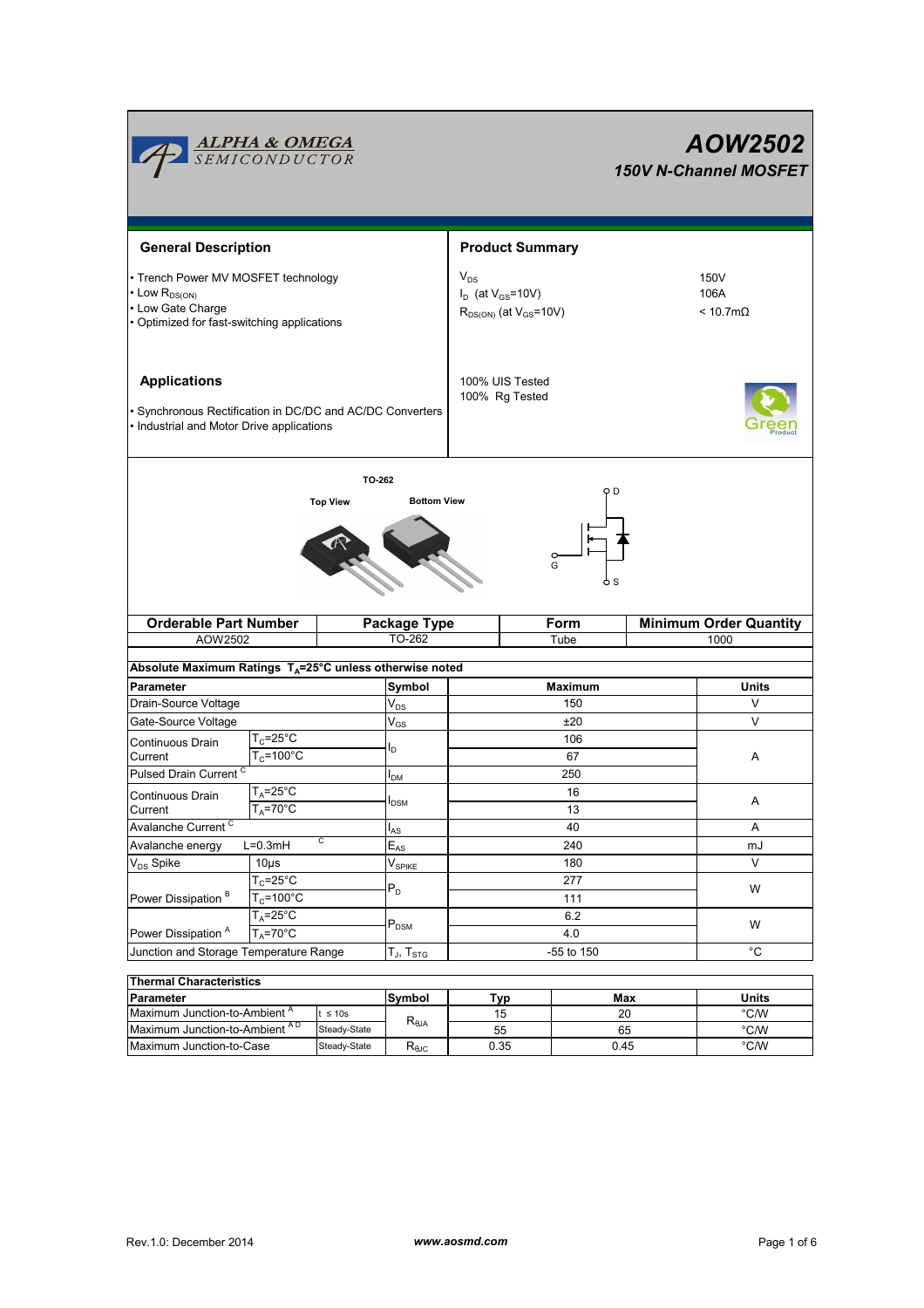

#### **Electrical Characteristics (TJ=25°C unless otherwise noted)**

| Symbol                                 | Parameter                                | <b>Conditions</b>                                               | Min                  | Typ            | <b>Max</b> | <b>Units</b> |    |  |  |  |  |  |  |
|----------------------------------------|------------------------------------------|-----------------------------------------------------------------|----------------------|----------------|------------|--------------|----|--|--|--|--|--|--|
| <b>STATIC PARAMETERS</b>               |                                          |                                                                 |                      |                |            |              |    |  |  |  |  |  |  |
| BV <sub>DSS</sub>                      | Drain-Source Breakdown Voltage           | $I_D = 250 \mu A$ , VGS=0V                                      |                      | 150            |            |              | V  |  |  |  |  |  |  |
| $I_{\text{DSS}}$                       | Zero Gate Voltage Drain Current          | $V_{DS}$ =150V, $V_{GS}$ =0V                                    |                      |                | 1          | μA           |    |  |  |  |  |  |  |
|                                        |                                          | $T_{\rm J}$ =55°C                                               |                      |                |            |              | 5  |  |  |  |  |  |  |
| $I_{GSS}$                              | Gate-Body leakage current                | $V_{DS}$ =0V, $V_{GS}$ = $\pm$ 20V                              |                      |                |            | ±100         | nA |  |  |  |  |  |  |
| $V_{GS(th)}$                           | Gate Threshold Voltage                   | $V_{DS} = V_{GS} I_D = 250 \mu A$                               | 3.5                  | 4.3            | 5.1        | V            |    |  |  |  |  |  |  |
| $R_{DS(ON)}$                           | Static Drain-Source On-Resistance        | $V_{GS}$ =10V, $I_{D}$ =20A                                     |                      | 8.9            | 10.7       | $m\Omega$    |    |  |  |  |  |  |  |
|                                        |                                          | TO-220                                                          | $T_i = 125^{\circ}C$ |                | 17.3       | 21           |    |  |  |  |  |  |  |
| $g_{\text{FS}}$                        | <b>Forward Transconductance</b>          |                                                                 |                      | 50             |            | S            |    |  |  |  |  |  |  |
| $V_{SD}$                               | $IS=1A, VGS=0V$<br>Diode Forward Voltage |                                                                 |                      |                | 0.7        | 1            | V  |  |  |  |  |  |  |
| $I_{\rm S}$                            | Maximum Body-Diode Continuous Current    |                                                                 |                      | 106            | A          |              |    |  |  |  |  |  |  |
|                                        | <b>DYNAMIC PARAMETERS</b>                |                                                                 |                      |                |            |              |    |  |  |  |  |  |  |
| $C_{iss}$                              | Input Capacitance                        |                                                                 |                      | 3010           |            | pF           |    |  |  |  |  |  |  |
| $C_{\rm oss}$                          | Output Capacitance                       | $V_{GS}$ =0V, $V_{DS}$ =75V, f=1MHz                             |                      | 345            |            | рF           |    |  |  |  |  |  |  |
| $C_{\rm rss}$                          | Reverse Transfer Capacitance             |                                                                 |                      |                | 14         |              | pF |  |  |  |  |  |  |
| $R_{g}$                                | Gate resistance                          | $f = 1$ MHz                                                     | $\mathbf{1}$         | $\overline{2}$ | 3          | Ω            |    |  |  |  |  |  |  |
|                                        | <b>SWITCHING PARAMETERS</b>              |                                                                 |                      |                |            |              |    |  |  |  |  |  |  |
| $Q_q(10V)$                             | <b>Total Gate Charge</b>                 |                                                                 |                      |                | 43         | 60           | nC |  |  |  |  |  |  |
| $\mathsf{Q}_{\underline{\mathsf{gs}}}$ | Gate Source Charge                       | $V_{\text{gs}}$ =10V, $V_{\text{ps}}$ =75V, $I_{\text{p}}$ =20A |                      | 18             |            | nC           |    |  |  |  |  |  |  |
| $\mathsf{Q}_{\underline{\mathsf{gd}}}$ | Gate Drain Charge                        |                                                                 |                      | 10             |            | nC           |    |  |  |  |  |  |  |
| $t_{D(0n)}$                            | Turn-On DelayTime                        |                                                                 |                      |                | 19         |              | ns |  |  |  |  |  |  |
| $\mathsf{t}_\mathsf{r}$                | Turn-On Rise Time                        | $V_{GS}$ =10V, V <sub>DS</sub> =75V, R <sub>L</sub> =3.75Ω,     |                      | 24             |            | ns           |    |  |  |  |  |  |  |
| $t_{D(off)}$                           | Turn-Off DelayTime                       | $R_{\text{GEN}} = 3\Omega$                                      |                      | 30             |            | ns           |    |  |  |  |  |  |  |
|                                        | <b>Turn-Off Fall Time</b>                |                                                                 |                      | 8.5            |            | ns           |    |  |  |  |  |  |  |
| $\frac{t_f}{t_{rr}}$                   | Body Diode Reverse Recovery Time         | $I_F = 20A$ , dl/dt=500A/us                                     |                      | 75             |            | ns           |    |  |  |  |  |  |  |
| $Q_{rr}$                               | Body Diode Reverse Recovery Charge       | $I_F$ =20A, dl/dt=500A/ $\mu$ s                                 |                      | 880            |            | nC           |    |  |  |  |  |  |  |

A. The value of R<sub>BJA</sub> is measured with the device mounted on 1in<sup>2</sup> FR-4 board with 2oz. Copper, in a still air environment with T<sub>A</sub> =25°C. The Power dissipation P<sub>DSM</sub> is based on R <sub>6JA</sub> t≤ 10s and the maximum allowed junction temperature of 150°C. The value in any given application<br>depends on the user's specific board design, and the maximum temperature of 150

B. The power dissipation P<sub>D</sub> is based on T<sub>J(MAX)</sub>=150°C, using junction-to-case thermal resistance, and is more useful in setting the upper<br>dissipation limit for cases where additional heatsinking is used.

C. Single pulse width limited by junction temperature  $T_{J(MAX)}$ =150°C.

D. The  $R_{AJA}$  is the sum of the thermal impedance from junction to case  $R_{AJC}$  and case to ambient.

E. The static characteristics in Figures 1 to 6 are obtained using <300µs pulses, duty cycle 0.5% max.

F. These curves are based on the junction-to-case thermal impedance which is measured with the device mounted to a large heatsink, assuming a maximum junction temperature of  $T_{J(MAX)}$ =150°C. The SOA curve provides a single pulse rating.

G. The maximum current rating is package limited.

H. These tests are performed with the device mounted on 1 in<sup>2</sup> FR-4 board with 2oz. Copper, in a still air environment with TA=25°C.

THIS PRODUCT HAS BEEN DESIGNED AND QUALIFIED FOR THE CONSUMER MARKET. APPLICATIONS OR USES AS CRITICAL COMPONENTS IN LIFE SUPPORT DEVICES OR SYSTEMS ARE NOT AUTHORIZED. AOS DOES NOT ASSUME ANY LIABILITY ARISING OUT OF SUCH APPLICATIONS OR USES OF ITS PRODUCTS. AOS RESERVES THE RIGHT TO IMPROVE PRODUCT DESIGN, FUNCTIONS AND RELIABILITY WITHOUT NOTICE.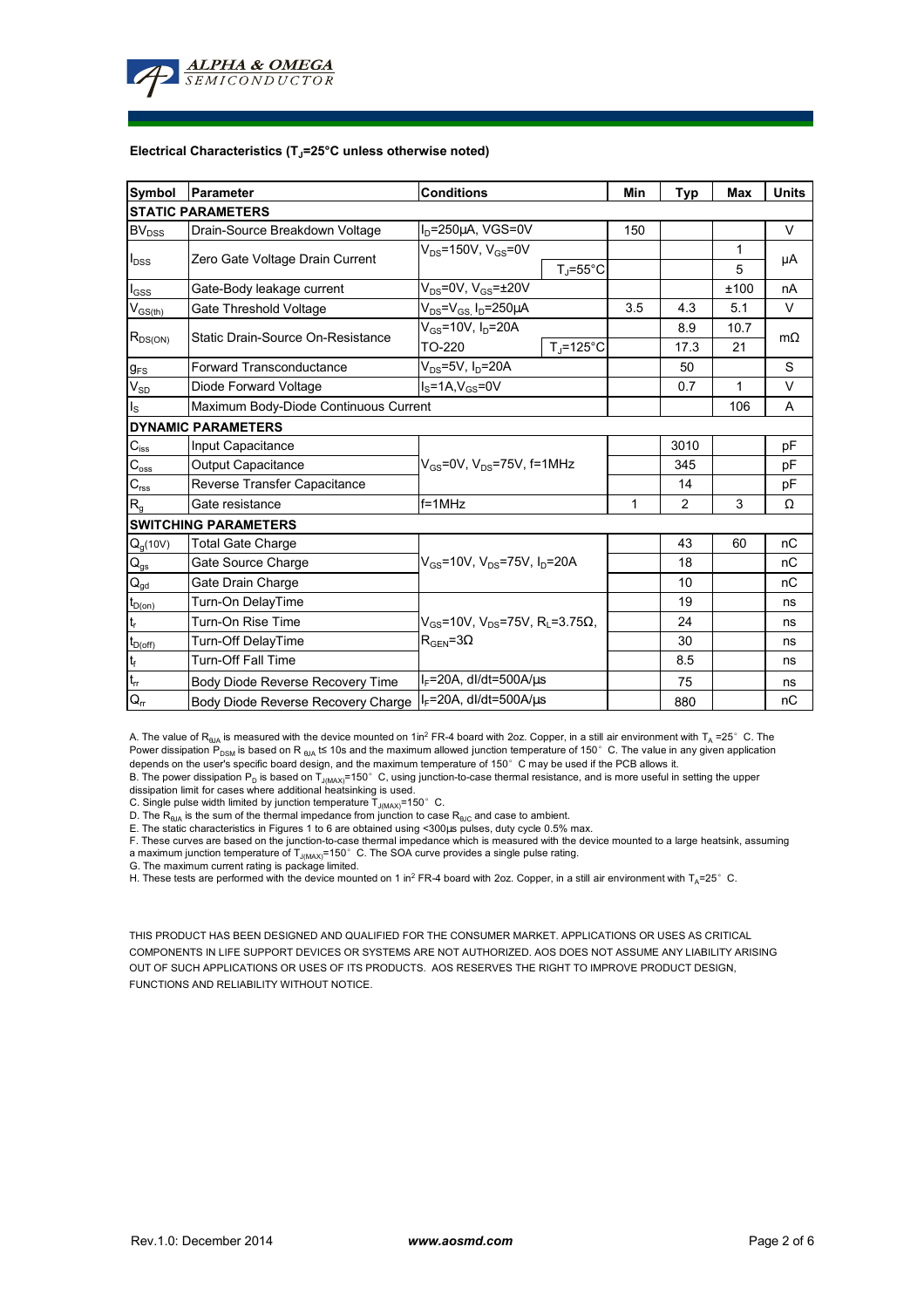

### **TYPICAL ELECTRICAL AND THERMAL CHARACTERISTICS**

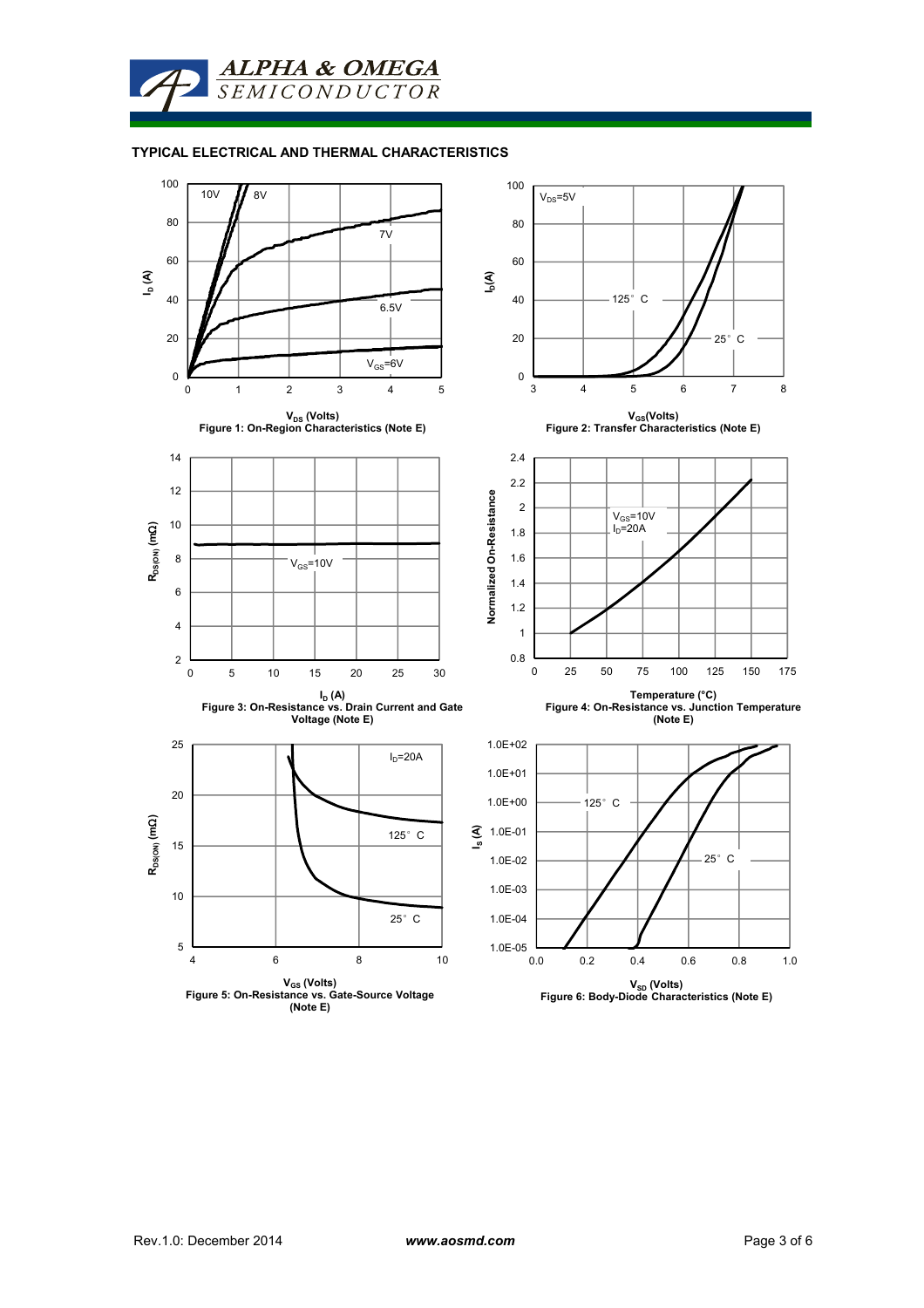

#### **TYPICAL ELECTRICAL AND THERMAL CHARACTERISTICS**

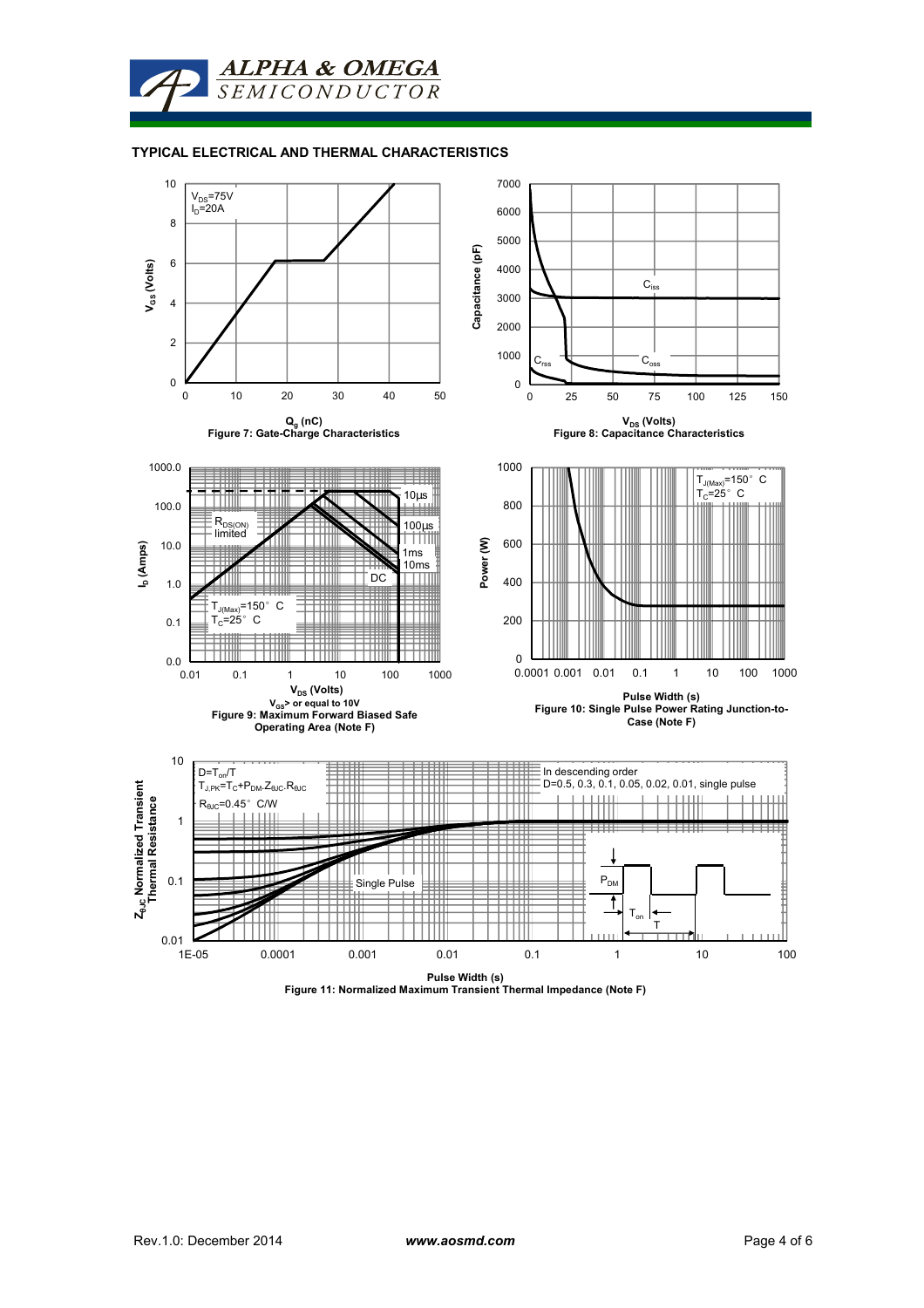

### **TYPICAL ELECTRICAL AND THERMAL CHARACTERISTICS**



**Pulse Width (s) Figure 15: Normalized Maximum Transient Thermal Impedance (Note H)**